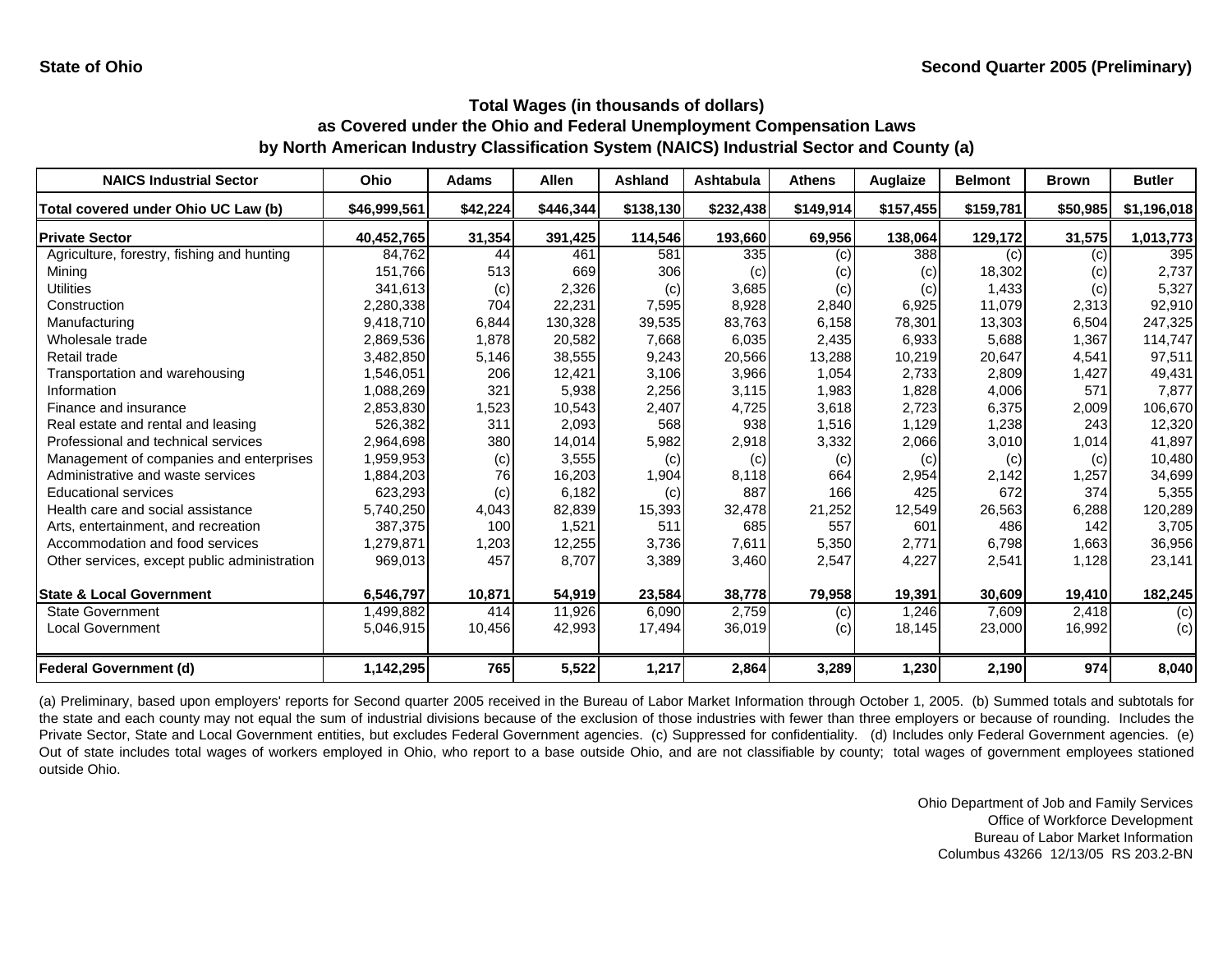| <b>NAICS Industrial Sector</b>               | Carroll  | Champaign | <b>Clark</b> | <b>Clermont</b> | <b>Clinton</b> | Columbiana | <b>Coshocton</b> | Crawford  | Cuyahoga    | <b>Darke</b> |
|----------------------------------------------|----------|-----------|--------------|-----------------|----------------|------------|------------------|-----------|-------------|--------------|
| Total covered under Ohio UC Law (b)          | \$37,384 | \$83,650  | \$380,499    | \$458,775       | \$213,393      | \$215,296  | \$100,146        | \$112,675 | \$7,355,087 | \$128,466    |
| <b>Private Sector</b>                        | 30,359   | 66,819    | 319,282      | 391,477         | 187,298        | 180,490    | 88,814           | 96,363    | 6,454,207   | 110,784      |
| Agriculture, forestry, fishing and hunting   | 126      | 836       | 4,517        | (c)             | 116            | 649        | 562              | 805       | 2.114       | 4,113        |
| Mining                                       | 75       | (c)       | (c)          | (c)             | (c)            | 1,763      | 1,952            | (c)       | 3,610       | (c)          |
| <b>Utilities</b>                             | (c)      | (c)       | 1,856        | 10,582          | (c)            | 1,506      | 7,600            | (c)       | 24.488      | (c)          |
| Construction                                 | 1,735    | 2,238     | 14,230       | 28,421          | 2,575          | 9,472      | 2,074            | 3,834     | 278,021     | 7,693        |
| Manufacturing                                | 13,123   | 37,483    | 88,750       | 95,408          | 45,591         | 55,492     | 43,527           | 48,381    | 1,050,062   | 39,570       |
| Wholesale trade                              | 1,471    | 2,414     | 15,537       | 31,643          | 5,570          | 9,976      | 1,401            | 3,971     | 544,187     | 6,757        |
| Retail trade                                 | 3,755    | 5,490     | 32,671       | 50,230          | 9,227          | 20,371     | 5,908            | 7,123     | 420,025     | 10,243       |
| Transportation and warehousing               | 1,863    | 968       | 19,943       | 5,649           | 92,859         | 13,069     | 2,706            | 1,849     | 217,553     | 8,353        |
| Information                                  | 676      | 890       | 1,477        | 19,171          | 1,951          | 1,169      | 719              | 537       | 225,109     | 771          |
| Finance and insurance                        | 681      | 2,220     | 14,999       | 39,412          | 6,226          | 7,918      | 1,838            | 5,965     | 737,929     | 5,051        |
| Real estate and rental and leasing           | 150      | 508       | 3,367        | 5,353           | 1,223          | 1,206      | 318              | 379       | 115,478     | 1,006        |
| Professional and technical services          | 531      | 1,090     | 7,658        | 22,742          | 1,701          | 5,066      | 985              | 3,768     | 637,459     | 5,034        |
| Management of companies and enterprises      | (c)      | (c)       | (c)          | 2,603           | 2,672          | 1,110      | 308              | (c)       | 264,158     | (c)          |
| Administrative and waste services            | 617      | 1,000     | 5,693        | 15,235          | 2,761          | 7,956      | 2,651            | 1,031     | 296,449     | 2,788        |
| <b>Educational services</b>                  | (c)      | (c)       | 6,521        | 2,112           | (c)            | 675        | 122              | (c)       | 171,029     | (c)          |
| Health care and social assistance            | 2,776    | 5,873     | 63,816       | 34,513          | 7,717          | 32,012     | 12,273           | 12,841    | 1,030,421   | 13,201       |
| Arts, entertainment, and recreation          | 216      | 360       | 1.782        | 2,966           | 247            | 743        | 688              | 240       | 107.751     | 551          |
| Accommodation and food services              | 1,292    | 2,323     | 13,125       | 14,667          | 2,966          | 6,060      | 1,722            | 2,455     | 178,518     | 2,557        |
| Other services, except public administration | 820      | 1,093     | 12,574       | 10,385          | 1,801          | 4,278      | 1,461            | 1,514     | 149,846     | 2,426        |
| <b>State &amp; Local Government</b>          | 7,024    | 16,831    | 61,217       | 67,298          | 26,095         | 34,806     | 11,332           | 16,312    | 900,880     | 17,682       |
| <b>State Government</b>                      | 320      | 643       | 3,754        | 5,230           | 1,603          | 3,151      | 458              | 1,271     | 67,660      | 436          |
| <b>Local Government</b>                      | 6,705    | 16,189    | 57,463       | 62,068          | 24,491         | 31,656     | 10,874           | 15,041    | 833,221     | 17,246       |
| Federal Government (d)                       | 504      | 816       | 7,976        | 4,096           | 2,316          | 7,732      | 1,156            | 900       | 255,628     | 1,290        |

(a) Preliminary, based upon employers' reports for Second quarter 2005 received in the Bureau of Labor Market Information through October 1, 2005. (b) Summed totals and subtotals for the state and each county may not equal the sum of industrial divisions because of the exclusion of those industries with fewer than three employers or because of rounding. Includes the Private Sector, State and Local Government entities, but excludes Federal Government agencies. (c) Suppressed for confidentiality. (d) Includes only Federal Government agencies. (e) Out of state includes total wages of workers employed in Ohio, who report to a base outside Ohio, and are not classifiable by county; total wages of government employees stationed outside Ohio.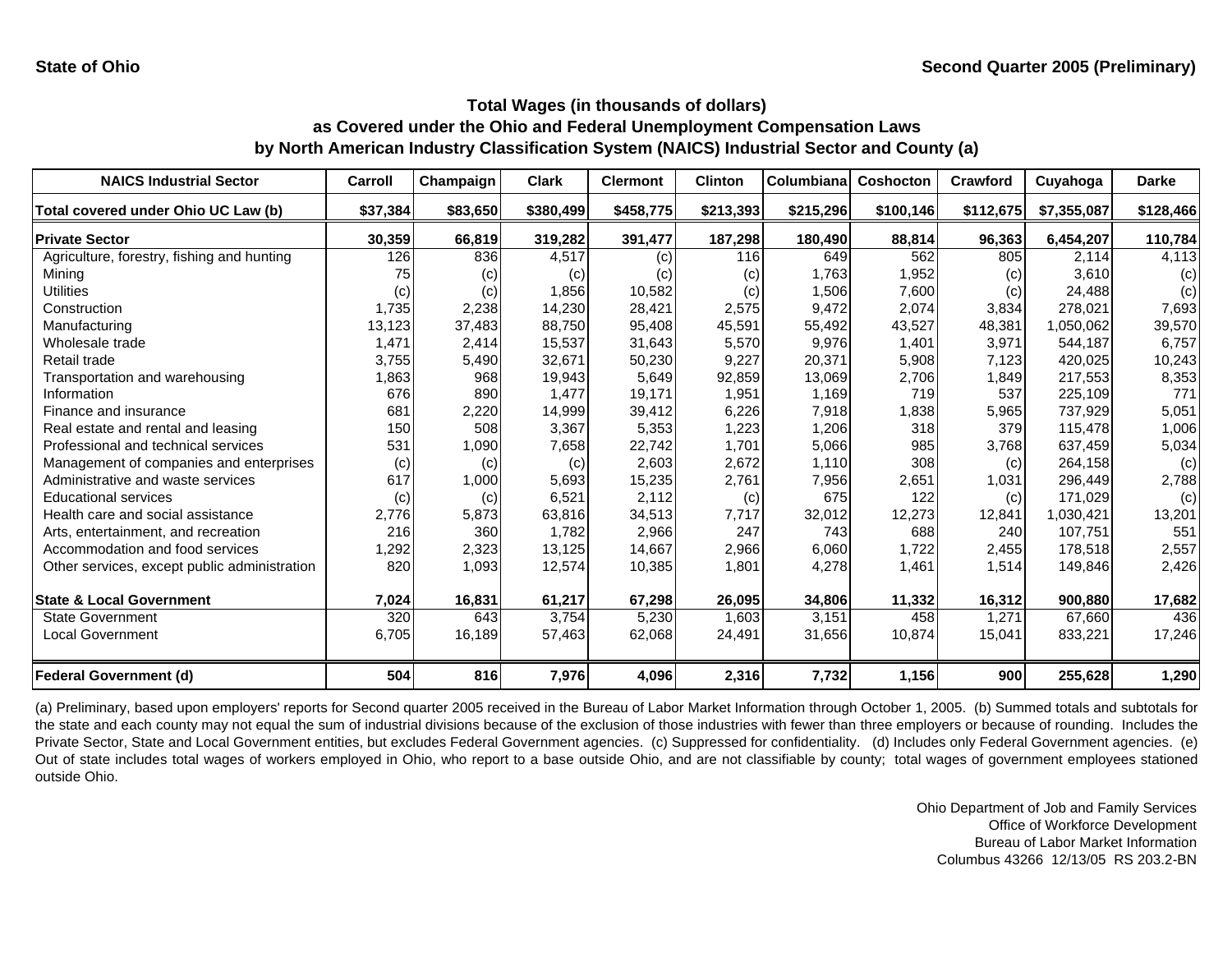| <b>NAICS Industrial Sector</b>               | <b>Defiance</b> | <b>Delaware</b> | Erie      | <b>Fairfield</b> | <b>Fayette</b> | <b>Franklin</b> | <b>Fulton</b> | Gallia   | Geauga    | Greene    |
|----------------------------------------------|-----------------|-----------------|-----------|------------------|----------------|-----------------|---------------|----------|-----------|-----------|
| Total covered under Ohio UC Law (b)          | \$148,706       | \$609,378       | \$314,236 | \$261,358        | \$75,344       | \$6,559,532     | \$163,285     | \$99,743 | \$287,830 | \$438,776 |
| <b>Private Sector</b>                        | 132,108         | 540,534         | 265,094   | 191,394          | 62,036         | 5,480,348       | 145,051       | 82,610   | 253,367   | 347,168   |
| Agriculture, forestry, fishing and hunting   | 169             | 1.999           | 1,867     | 327              | 138            | 2,594           | 1.703         | 270      | 1,721     | 524       |
| Mining                                       | (c)             | 1,342           | 1,768     | 298              | (c)            | 2,137           | (c)           | (c)      | (c)       | (c)       |
| <b>Utilities</b>                             | (c)             | 1,563           | (c)       | 2,254            | (c)            | 42,662          | (c)           | 14,278   | (c)       | (c)       |
| Construction                                 | 3,771           | 34,584          | 11,293    | 17,882           | 2,510          | 305,948         | 9,660         | 9,101    | 22,372    | 17,810    |
| Manufacturing                                | 72,244          | 67,765          | 93,567    | 47,283           | 23,826         | 513,697         | 86,666        | 6,792    | 95,825    | 45,270    |
| Wholesale trade                              | 4,937           | 29,150          | 17,684    | 7,224            | 4,929          | 367,657         | 7,072         | 1,286    | 18,300    | 16,696    |
| Retail trade                                 | 12,156          | 52,760          | 24,583    | 24,395           | 8,155          | 548,493         | 9,101         | 8,181    | 21,813    | 42,985    |
| Transportation and warehousing               | 2,763           | 21,614          | 7,077     | 3,677            | 6,896          | 307,891         | 2,467         | 2,651    | 4,669     | 4,726     |
| Information                                  | 2,292           | 4,700           | 3,017     | 2,078            | 464            | 234,512         | 1,339         | 697      | 1,747     | 15,111    |
| Finance and insurance                        | 6,051           | 77,473          | 6,312     | 6,999            | 2,595          | 629,783         | 3,450         | 3,191    | 8,056     | 18,652    |
| Real estate and rental and leasing           | 454             | 7,156           | 1,616     | 2,517            | 736            | 109,318         | 673           | 415      | 1,675     | 2,405     |
| Professional and technical services          | 1,910           | 119,429         | 7,983     | 9,404            | 712            | 561,875         | 1,704         | 431      | 10,818    | 89,023    |
| Management of companies and enterprises      | 993             | 16,645          | 757       | 1,166            | (c)            | 329,119         | 843           | (c)      | 3,968     | 2,583     |
| Administrative and waste services            | 2,060           | 13,835          | 6,041     | 16,901           | 924            | 350,177         | 2,841         | 1,395    | 13,945    | 13,579    |
| <b>Educational services</b>                  | 1,707           | 9,564           | (c)       | 1,249            | (c)            | 68,939          | (c)           | (c)      | 4,193     | 13,388    |
| Health care and social assistance            | 14,266          | 37,655          | 37,437    | 27,148           | 5,833          | 697,817         | 11,990        | 25,575   | 26,541    | 37,922    |
| Arts, entertainment, and recreation          | 394             | 10,305          | 21,240    | 1,883            | 279            | 37,389          | 1,062         | 128      | 2,762     | 2,829     |
| Accommodation and food services              | 2,972           | 22,808          | 15,659    | 11,274           | 2,783          | 206,376         | 2,270         | 2,259    | 6,450     | 16,098    |
| Other services, except public administration | 2,650           | 10,186          | 4,549     | 7,434            | 1,060          | 163,962         | 1,831         | 2,230    | 6,054     | 5,973     |
| <b>State &amp; Local Government</b>          | 16,598          | 68,843          | 49,143    | 69,964           | 13,308         | 1,079,183       | 18,235        | 17,132   | 34,463    | 91,608    |
| <b>State Government</b>                      | 1,257           | 15,083          | 10,824    | 7,882            | 498            | 528,630         | 1,736         | (c)      | 1,896     | (c)       |
| <b>Local Government</b>                      | 15,341          | 53,760          | 38,318    | 62,082           | 12,810         | 550,553         | 16,498        | (c)      | 32,567    | (c)       |
| <b>Federal Government (d)</b>                | 1,297           | 3,072           | 3,034     | 3,206            | 692            | 167,360         | 1,156         | 955      | 1,567     | 188,373   |

(a) Preliminary, based upon employers' reports for Second quarter 2005 received in the Bureau of Labor Market Information through October 1, 2005. (b) Summed totals and subtotals for the state and each county may not equal the sum of industrial divisions because of the exclusion of those industries with fewer than three employers or because of rounding. Includes the Private Sector, State and Local Government entities, but excludes Federal Government agencies. (c) Suppressed for confidentiality. (d) Includes only Federal Government agencies. (e) Out of state includes total wages of workers employed in Ohio, who report to a base outside Ohio, and are not classifiable by county; total wages of government employees stationed outside Ohio.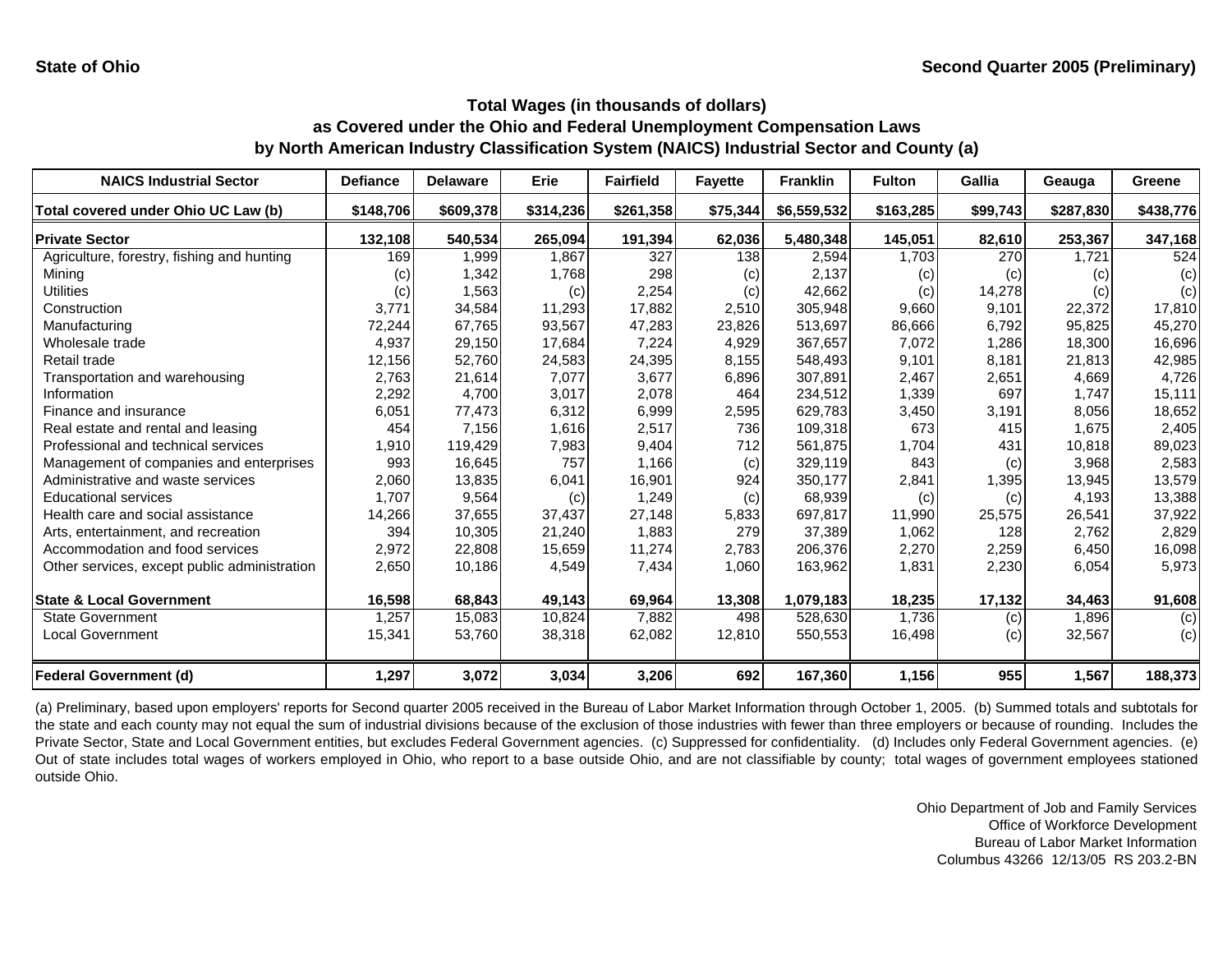| <b>NAICS Industrial Sector</b>               | <b>Guernsey</b> | <b>Hamilton</b> | <b>Hancock</b> | <b>Hardin</b> | <b>Harrison</b> | Henry    | <b>Highland</b> | <b>Hocking</b> | <b>Holmes</b> | <b>Huron</b> |
|----------------------------------------------|-----------------|-----------------|----------------|---------------|-----------------|----------|-----------------|----------------|---------------|--------------|
| Total covered under Ohio UC Law (b)          | \$103,507       | \$5,513,799     | \$370,447      | \$60,473      | \$25,634        | \$91,221 | \$79,464        | \$44,651       | \$115,552     | \$186,815    |
| <b>Private Sector</b>                        | 80,814          | 5,005,460       | 341,186        | 49,275        | 20,151          | 75,569   | 60,582          | 30,305         | 102,341       | 165,324      |
| Agriculture, forestry, fishing and hunting   | (c)             | 986             | (c)            | 345           | 237             | 363      | 129             | 164            | 1.071         | 2,368        |
| Mining                                       | 1,193           | 1,347           | (c)            | (c)           | 5,495           | (c)      | 1,126           | (c)            | 1,142         | (c)          |
| <b>Utilities</b>                             | 617             | 24,265          | 1,719          | 715           | (c)             | (c)      | 810             | (c)            | (c)           | (c)          |
| Construction                                 | 3,875           | 268,541         | 8,683          | 943           | 582             | 5,991    | 2,634           | 2,313          | 11,839        | 18,125       |
| Manufacturing                                | 26,935          | 818,139         | 128,946        | 21,825        | 5,136           | 40,321   | 24,307          | 10,465         | 45,357        | 78,154       |
| Wholesale trade                              | 2,610           | 404.738         | 11,964         | 2,466         | 1.140           | 2,318    | 1,425           | 1,188          | 3,470         | 6,359        |
| Retail trade                                 | 9,236           | 308,779         | 32,259         | 4,879         | 1,167           | 5,897    | 8,081           | 4,821          | 9,756         | 11,725       |
| Transportation and warehousing               | 3,967           | 120,583         | 17,190         | 887           | 471             | 4,741    | 1,793           | 760            | 4,251         | 8,372        |
| Information                                  | 1,048           | 147.480         | 3,510          | 539           | 184             | 993      | 3,086           | 371            | 531           | 2,177        |
| Finance and insurance                        | 2,188           | 354,447         | 7,788          | 1,531         | 337             | 2,488    | 5,090           | 1,300          | 2,843         | 3,948        |
| Real estate and rental and leasing           | 587             | 72,867          | 2,887          | 306           | (c)             | 426      | 369             | 361            | 289           | 921          |
| Professional and technical services          | 2,277           | 497,669         | 8,156          | 578           | 311             | 626      | 872             | 405            | 2,471         | 4,905        |
| Management of companies and enterprises      | (c)             | 568,107         | 5,069          | (c)           | (c)             | (c)      | (c)             | (c)            | 643           | 1,128        |
| Administrative and waste services            | 2,936           | 286,489         | 13,528         | 307           | 553             | 870      | 985             | 528            | 5,223         | 2,051        |
| <b>Educational services</b>                  | 176             | 73,397          | 7,184          | (c)           | (c)             | 141      | (c)             | 208            | (c)           | (c)          |
| Health care and social assistance            | 16,188          | 729,330         | 32,166         | 4,197         | 3,086           | 7,327    | 6,114           | 3,169          | 8,321         | 16,020       |
| Arts, entertainment, and recreation          | 240             | 73,529          | 955            | 140           | 222             | 67       | 46              | 343            | 292           | 555          |
| Accommodation and food services              | 4,225           | 134,467         | 9,829          | 1,791         | 357             | 1,342    | 2,666           | 1,918          | 2,944         | 4,213        |
| Other services, except public administration | 1,282           | 120,302         | 5,859          | 808           | 271             | 1,439    | 1,048           | 814            | 1,387         | 2,797        |
| <b>State &amp; Local Government</b>          | 22,694          | 508,339         | 29,260         | 11,198        | 5,483           | 15,652   | 18,881          | 14,346         | 13,211        | 21,491       |
| <b>State Government</b>                      | 8,589           | (c)             | 2,585          | 360           | 341             | 520      | 1,178           | 4,562          | 379           | 1,001        |
| Local Government                             | 14,104          | (c)             | 26,676         | 10,837        | 5,142           | 15,132   | 17,703          | 9,784          | 12,832        | 20,490       |
| <b>Federal Government (d)</b>                | 1,342           | 151,046         | 2,148          | 880           | 613             | 1,433    | 1,353           | 521            | 795           | 1,546        |

(a) Preliminary, based upon employers' reports for Second quarter 2005 received in the Bureau of Labor Market Information through October 1, 2005. (b) Summed totals and subtotals for the state and each county may not equal the sum of industrial divisions because of the exclusion of those industries with fewer than three employers or because of rounding. Includes the Private Sector, State and Local Government entities, but excludes Federal Government agencies. (c) Suppressed for confidentiality. (d) Includes only Federal Government agencies. (e) Out of state includes total wages of workers employed in Ohio, who report to a base outside Ohio, and are not classifiable by county; total wages of government employees stationed outside Ohio.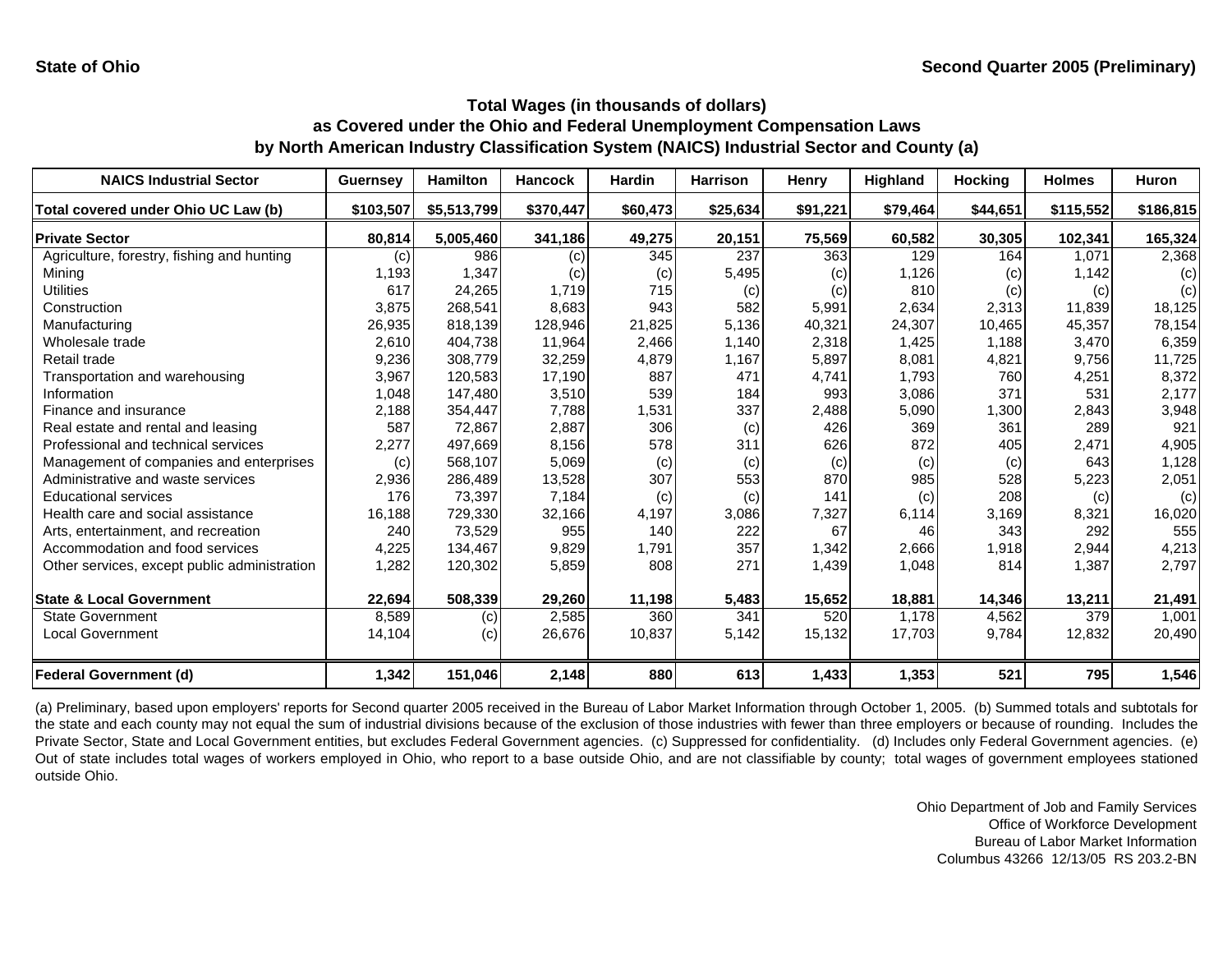| <b>NAICS Industrial Sector</b>               | <b>Jackson</b> | <b>Jefferson</b> | Knox      | Lake      | Lawrence | Licking   | Logan     | Lorain    | Lucas       | <b>Madison</b> |
|----------------------------------------------|----------------|------------------|-----------|-----------|----------|-----------|-----------|-----------|-------------|----------------|
| Total covered under Ohio UC Law (b)          | \$77,504       | \$189,920        | \$144,685 | \$821,159 | \$74,605 | \$436,175 | \$171,258 | \$839,386 | \$2,000,174 | \$110,307      |
| <b>Private Sector</b>                        | 64,651         | 162,765          | 120,826   | 712,159   | 53,378   | 367,059   | 152,834   | 698,696   | 1,713,415   | 80,411         |
| Agriculture, forestry, fishing and hunting   | 472            | (c)              | 365       | 7,600     | (c)      | 3,403     | 326       | 5,024     | 2,690       | 544            |
| Mining                                       | 1,913          | 1,161            | 1,100     | 2,649     | (c)      | 742       | (c)       | (c)       | 1,257       | (c)            |
| <b>Utilities</b>                             | (c)            | 15,673           | 501       | 11,411    | 1,157    | 2,915     | 356       | (c)       | 11,923      | (c)            |
| Construction                                 | 3,611          | 11,049           | 7,837     | 44,446    | 5,793    | 27,351    | 5,176     | 50,984    | 117,404     | 4,557          |
| Manufacturing                                | 31,902         | 40,143           | 49,924    | 240,789   | 5,417    | 88,289    | 80,419    | 271,251   | 362,247     | 31,316         |
| Wholesale trade                              | 1,461          | 5,916            | 2,805     | 49,269    | 1,391    | 11,793    | 3,404     | 28,200    | 98,905      | 4,051          |
| Retail trade                                 | 7,261          | 16,241           | 10,870    | 84,876    | 10,268   | 45,993    | 9,658     | 69,167    | 142,385     | 10,112         |
| Transportation and warehousing               | 1,033          | 3,566            | 1,070     | 7,792     | 6,498    | 17,245    | 13,183    | 16,932    | 66,549      | 6,802          |
| Information                                  | 715            | 4,972            | 3,071     | 6,665     | 939      | 5,090     | 762       | 11,460    | 34,038      | 428            |
| Finance and insurance                        | 3,134          | 3,111            | 2,796     | 21,990    | 3,184    | 25,310    | 2,594     | 18,570    | 81,632      | 1,427          |
| Real estate and rental and leasing           | 329            | 1,397            | 703       | 6,981     | 260      | 7,838     | 1,171     | 5,570     | 21,656      | 457            |
| Professional and technical services          | 718            | 2,947            | 2,349     | 40,861    | 1,348    | 17,831    | 5,319     | 21,372    | 101,096     | 5,602          |
| Management of companies and enterprises      | (c)            | (c)              | 799       | 21,845    | 568      | 15,136    | (c)       | 5,870     | 80,800      | 225            |
| Administrative and waste services            | 1,381          | 10,216           | 2,391     | 27,938    | 2,691    | 12,084    | 9,524     | 27,746    | 88,238      | 3,414          |
| <b>Educational services</b>                  | 112            | 3,955            | 10.781    | 8,109     | 147      | 17,275    | 142       | 18,797    | 22,041      | 240            |
| Health care and social assistance            | 6,385          | 33,482           | 16,177    | 80,010    | 9,235    | 45,164    | 13,053    | 99,730    | 369,079     | 7,258          |
| Arts, entertainment, and recreation          | 165            | 1,269            | 578       | 4,950     | 153      | 2,387     | 487       | 4.858     | 13,791      | 99             |
| Accommodation and food services              | 2,310          | 4,413            | 3,974     | 25,388    | 2,888    | 13,273    | 3,333     | 21,076    | 54,303      | 2,937          |
| Other services, except public administration | 989            | 3,096            | 2,734     | 18,590    | 1,373    | 7,940     | 2,907     | 16,008    | 43,382      | 882            |
| <b>State &amp; Local Government</b>          | 12,853         | 27,156           | 23,859    | 109,000   | 21,227   | 69,117    | 18,424    | 140,690   | 286,759     | 29,895         |
| <b>State Government</b>                      | 2,081          | 1,132            | (c)       | 1,484     | 2,368    | 10,214    | 891       | 14,340    | 92,197      | 15,710         |
| <b>Local Government</b>                      | 10,772         | 26,024           | (c)       | 107,516   | 18,860   | 58,903    | 17,533    | 126,350   | 194,563     | 14,185         |
| <b>Federal Government (d)</b>                | 831            | 2,801            | 1,315     | 6,492     | 1,927    | 6,673     | 1,652     | 26,165    | 28,183      | 1,013          |

(a) Preliminary, based upon employers' reports for Second quarter 2005 received in the Bureau of Labor Market Information through October 1, 2005. (b) Summed totals and subtotals for the state and each county may not equal the sum of industrial divisions because of the exclusion of those industries with fewer than three employers or because of rounding. Includes the Private Sector, State and Local Government entities, but excludes Federal Government agencies. (c) Suppressed for confidentiality. (d) Includes only Federal Government agencies. (e) Out of state includes total wages of workers employed in Ohio, who report to a base outside Ohio, and are not classifiable by county; total wages of government employees stationed outside Ohio.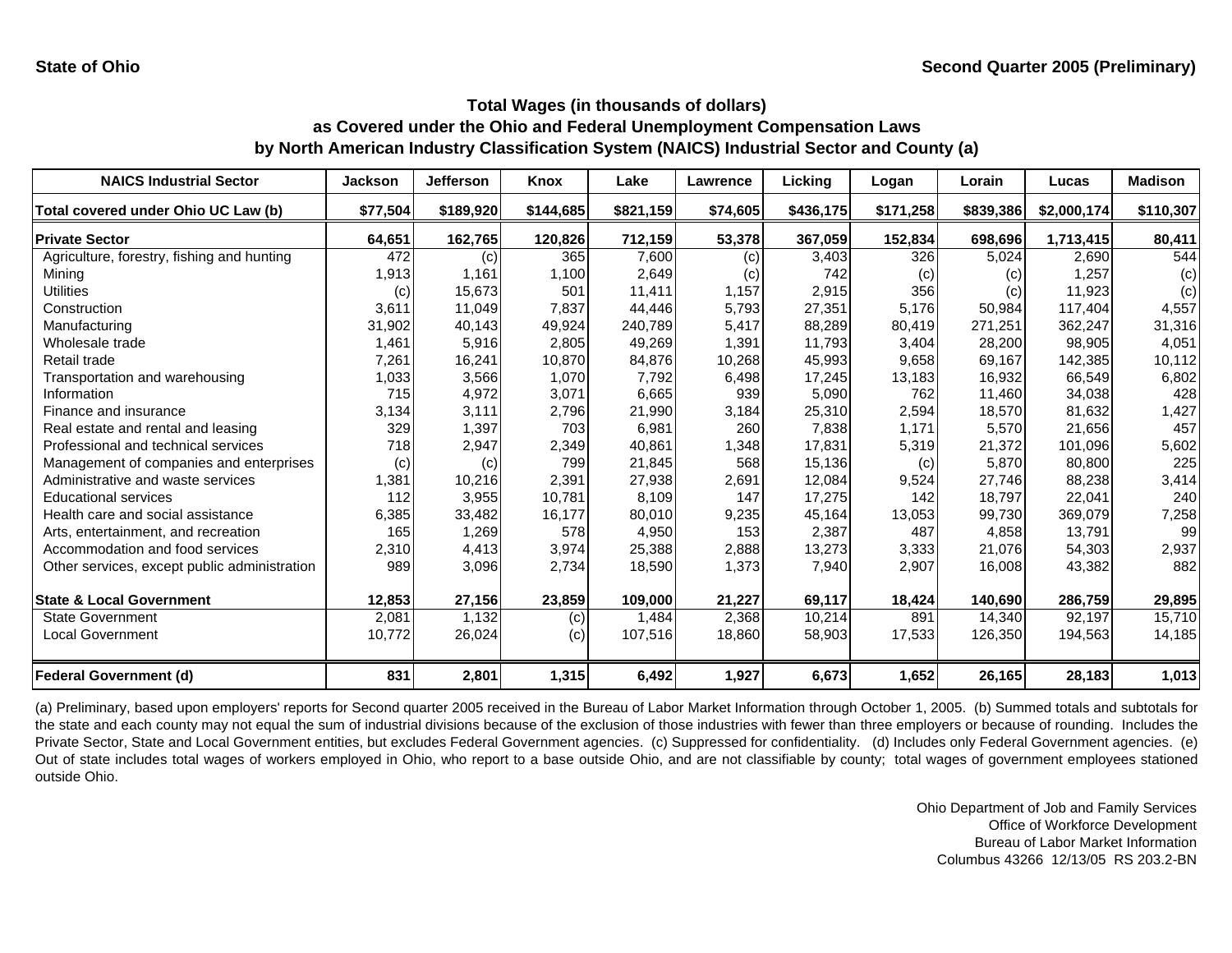| <b>NAICS Industrial Sector</b>               | <b>Mahoning</b> | <b>Marion</b> | <b>Medina</b> | <b>Meigs</b> | <b>Mercer</b> | Miami     | <b>Monroe</b> | <b>Montgomery</b> | Morgan   | <b>Morrow</b> |
|----------------------------------------------|-----------------|---------------|---------------|--------------|---------------|-----------|---------------|-------------------|----------|---------------|
| Total covered under Ohio UC Law (b)          | \$766,692       | \$207,589     | \$481,191     | \$19,542     | \$120,378     | \$324,041 | \$24,009      | \$2,564,446       | \$20,950 | \$40,789      |
| <b>Private Sector</b>                        | 647,496         | 157,876       | 418,444       | 12,786       | 98,810        | 279,570   | 18,821        | 2,266,608         | 16,066   | 28,142        |
| Agriculture, forestry, fishing and hunting   | 863             | 441           | 1,159         | 385          | 2,113         | 469       | 73            | 1,564             | 21       | 148           |
| Mining                                       | 2,619           | (c)           | (c)           | 1,303        | (c)           | 843       | 191           | (c)               | 390      | 218           |
| <b>Utilities</b>                             | 6,642           | (c)           | (c)           | 285          | (c)           | (c)       | (c)           | (c)               | (c)      | (c)           |
| Construction                                 | 52,408          | 6,806         | 39,793        | 1,746        | 7,489         | 15,633    | 1,338         | 103,848           | 1,123    | 2,854         |
| Manufacturing                                | 92,969          | 65,574        | 102,825       | 945          | 42,808        | 109,325   | 7,745         | 520,350           | 3,365    | 11,971        |
| Wholesale trade                              | 45,094          | 5,390         | 33,695        | 327          | 5,199         | 20,284    | 612           | 111,967           | 911      | 770           |
| Retail trade                                 | 78,062          | 14,751        | 43,855        | 2,511        | 10,078        | 33,679    | 1,263         | 157,577           | 1,524    | 3,509         |
| Transportation and warehousing               | 28,455          | 4,773         | 26,722        | 291          | 8,810         | 6,677     | 928           | 84,227            | 36       | 569           |
| Information                                  | 18,623          | (c)           | 4,724         | (c)          | 1,022         | 2,665     | (c)           | 127,164           | 185      | 173           |
| Finance and insurance                        | 31,915          | 4,127         | 11,573        | 943          | 4,640         | 9,763     | 3,219         | 120,871           | 577      | 647           |
| Real estate and rental and leasing           | 8,046           | 3,334         | 3,504         | 29           | 651           | 2,389     | 19            | 26,032            | 10       | 158           |
| Professional and technical services          | 27,475          | 4,659         | 20,986        | 310          | 2,206         | 6,835     | 167           | 176,807           | 207      | 498           |
| Management of companies and enterprises      | 8,849           | 1,405         | 35,767        | (c)          | 245           | (c)       | (c)           | 132,950           | (c)      | (c)           |
| Administrative and waste services            | 36,809          | 4,376         | 23,985        | 181          | 1,417         | 11,041    | 1,378         | 107,955           | 153      | 319           |
| <b>Educational services</b>                  | 7,101           | 366           | 1,642         | (c)          | 193           | 862       | 131           | 48,800            | (c)      | (c)           |
| Health care and social assistance            | 153,332         | 21,746        | 43,536        | 2,078        | 5,658         | 32,529    | 759           | 392,475           | 1,579    | 3,998         |
| Arts, entertainment, and recreation          | 2,420           | 518           | 3,660         | 21           | 512           | 1,052     | 71            | 11,265            | (c)      | 230           |
| Accommodation and food services              | 25,784          | 4,754         | 12,121        | 825          | 2,634         | 9,414     | 304           | 68,778            | 330      | 985           |
| Other services, except public administration | 20,029          | 3,283         | 7,722         | 251          | 2,949         | 5,706     | 328           | 58,323            | 627      | 427           |
| <b>State &amp; Local Government</b>          | 119,196         | 49,712        | 62,747        | 6,756        | 21,567        | 44,471    | 5,188         | 297,838           | 4,884    | 12,647        |
| <b>State Government</b>                      | 34,080          | 15,293        | 1,903         | 417          | 2,126         | 1,531     | 329           | 22,744            | 555      | 953           |
| <b>Local Government</b>                      | 85,116          | 34,419        | 60,843        | 6,339        | 19,441        | 42,940    | 4,859         | 275,094           | 4,329    | 11,694        |
| <b>Federal Government (d)</b>                | 18,196          | 1,893         | 4,977         | 785          | 1,154         | 2,669     | 489           | 69,743            | 400      | 597           |

(a) Preliminary, based upon employers' reports for Second quarter 2005 received in the Bureau of Labor Market Information through October 1, 2005. (b) Summed totals and subtotals for the state and each county may not equal the sum of industrial divisions because of the exclusion of those industries with fewer than three employers or because of rounding. Includes the Private Sector, State and Local Government entities, but excludes Federal Government agencies. (c) Suppressed for confidentiality. (d) Includes only Federal Government agencies. (e) Out of state includes total wages of workers employed in Ohio, who report to a base outside Ohio, and are not classifiable by county; total wages of government employees stationed outside Ohio.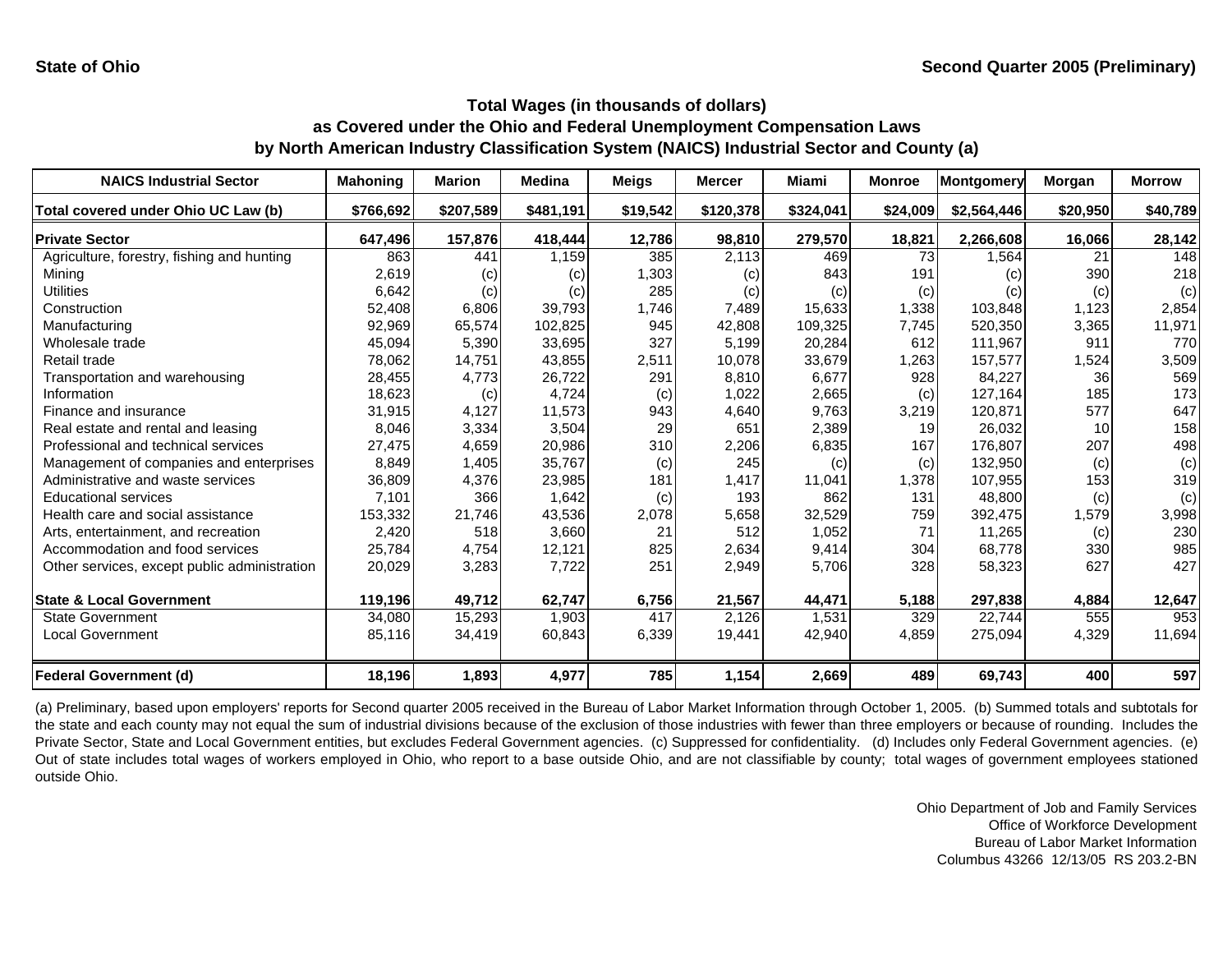| <b>NAICS Industrial Sector</b>               | <b>Muskingum</b> | <b>Noble</b> | <b>Ottawa</b> | <b>Paulding</b>   | Perry    | Pickaway  | <b>Pike</b> | Portage   | <b>Preble</b> | <b>Putnam</b> |
|----------------------------------------------|------------------|--------------|---------------|-------------------|----------|-----------|-------------|-----------|---------------|---------------|
| Total covered under Ohio UC Law (b)          | \$243,799        | \$22,236     | \$114,702     | \$36,261          | \$43,708 | \$117,220 | \$77,510    | \$440,458 | \$81,269      | \$72,012      |
| <b>Private Sector</b>                        | 204,357          | 13,423       | 97,008        | 26,455            | 32,296   | 77,486    | 64,282      | 316,524   | 66,458        | 58,824        |
| Agriculture, forestry, fishing and hunting   | 113              | (c)          | 663           | 2,147             | 99       | 584       | 297         | 896       | 437           | 644           |
| Mining                                       | 2,835            | 1,116        | 2,739         | $\left( c\right)$ | 2,181    | (c)       | (c)         | 3,963     | (c)           | (c)           |
| Utilities                                    | 2,932            | 95           | (c)           | (c)               | 479      | (c)       | (c)         | 43        | (c)           | (c)           |
| Construction                                 | 10,104           | 593          | 4,412         | 947               | 7,111    | 6,614     | 5,288       | 20,017    | 3,265         | 7,598         |
| Manufacturing                                | 49,062           | 5,401        | 27,192        | 12,214            | 9,121    | 30,291    | 37,174      | 128,539   | 35,719        | 26,897        |
| Wholesale trade                              | 11,071           | 515          | 2,067         | 1,442             | 609      | 3,702     | 710         | 27,071    | 3,429         | 2,075         |
| Retail trade                                 | 32,064           | 1,374        | 9,560         | 2,016             | 2,795    | 8,575     | 4,564       | 33,168    | 6,716         | 5,334         |
| Transportation and warehousing               | 4,849            | 433          | 3,295         | 1,017             | 288      | 1,005     | 692         | 10,836    | 1,798         | 1,978         |
| Information                                  | 2,485            | 84           | 785           | 141               | 383      | 770       | 369         | 3,363     | 428           | 571           |
| Finance and insurance                        | 7,489            | 561          | 3,562         | 646               | 1,233    | 2,542     | 1,347       | 6,436     | 1,680         | 2,612         |
| Real estate and rental and leasing           | 1,707            | (c)          | 886           | 85                | 116      | 595       | 361         | 2,658     | 322           | 159           |
| Professional and technical services          | 4,182            | 196          | 1,396         | 1,275             | 1,247    | 2,084     | 1,786       | 14,065    | 1,112         | 1,103         |
| Management of companies and enterprises      | 1,330            | (c)          | (c)           | (c)               | (c)      | 1,577     | (c)         | 4,979     | (c)           | (c)           |
| Administrative and waste services            | 4,265            | (c)          | 899           | 144               | 668      | 2,340     | 987         | 8,112     | 1,508         | 1,173         |
| <b>Educational services</b>                  | 4,436            | (c)          | (c)           | (c)               | (c)      | 24        | 119         | 4,351     | (c)           | 447           |
| Health care and social assistance            | 48,757           | 2,268        | 9,677         | 2,301             | 4,148    | 11,649    | 6,511       | 21,769    | 5,845         | 5,301         |
| Arts, entertainment, and recreation          | 1,181            | (c)          | 3,286         | (c)               | 87       | 828       | 60          | 5,123     | 242           | 350           |
| Accommodation and food services              | 9,099            | 399          | 6,048         | 558               | 915      | 2,599     | 1,613       | 12,212    | 1,988         | 1,382         |
| Other services, except public administration | 6,397            | 149          | 2,380         | 680               | 577      | 1,228     | 604         | 8,926     | 1,319         | 1,021         |
| <b>State &amp; Local Government</b>          | 39,442           | 8,812        | 17,694        | 9,805             | 11,411   | 39,734    | 13,228      | 123,934   | 14,812        | 13,188        |
| <b>State Government</b>                      | 3,601            | (c)          | 2,049         | 275               | 458      | 17,304    | 714         | (c)       | 1,530         | 542           |
| <b>Local Government</b>                      | 35,841           | (c)          | 15,645        | 9,531             | 10,954   | 22,430    | 12,514      | (c)       | 13,282        | 12,646        |
| Federal Government (d)                       | 3,664            | 257          | 1,755         | 515               | 728      | 1,024     | 822         | 3,533     | 932           | 828           |

(a) Preliminary, based upon employers' reports for Second quarter 2005 received in the Bureau of Labor Market Information through October 1, 2005. (b) Summed totals and subtotals for the state and each county may not equal the sum of industrial divisions because of the exclusion of those industries with fewer than three employers or because of rounding. Includes the Private Sector, State and Local Government entities, but excludes Federal Government agencies. (c) Suppressed for confidentiality. (d) Includes only Federal Government agencies. (e) Out of state includes total wages of workers employed in Ohio, who report to a base outside Ohio, and are not classifiable by county; total wages of government employees stationed outside Ohio.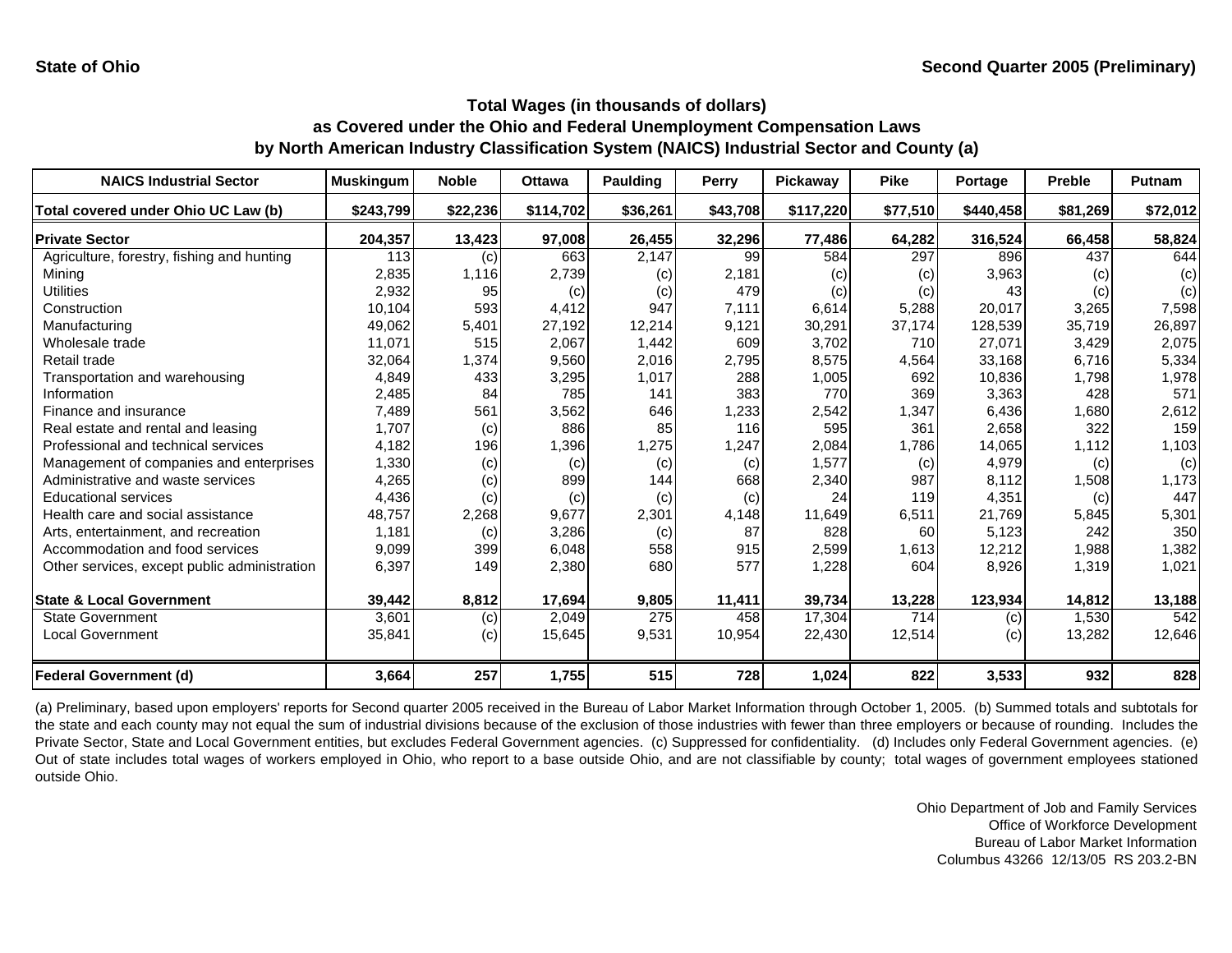| <b>NAICS Industrial Sector</b>               | <b>Richland</b> | <b>Ross</b> | <b>Sandusky</b> | <b>Scioto</b> | <b>Seneca</b> | <b>Shelby</b> | <b>Stark</b> | <b>Summit</b> | <b>Trumbull</b> | <b>Tuscarawas</b> |
|----------------------------------------------|-----------------|-------------|-----------------|---------------|---------------|---------------|--------------|---------------|-----------------|-------------------|
| Total covered under Ohio UC Law (b)          | \$451,872       | \$210,544   | \$198,760       | \$163,018     | \$149,913     | \$271,497     | \$1,296,576  | \$2,530,780   | \$724,165       | \$245,777         |
| <b>Private Sector</b>                        | 377,719         | 166,499     | 170,390         | 117,280       | 127,348       | 246,790       | 1,136,240    | 2,236,938     | 635,289         | 209,310           |
| Agriculture, forestry, fishing and hunting   | 606             | 502         | 627             | 261           | 604           | 286           | 1,294        | 1,502         | 254             | 1,376             |
| Mining                                       | 274             | 137         | (c)             | 139           | 1,692         | (c)           | 3,438        | 731           | 622             | 4,308             |
| <b>Utilities</b>                             | 2,513           | 2,656       | 225             | 1,415         | 1,469         | (c)           | 10,223       | 42,940        | 2,329           | 835               |
| Construction                                 | 19,687          | 7,275       | 8,886           | 8,743         | 9,193         | 14,287        | 76,004       | 105,992       | 23,524          | 12,348            |
| Manufacturing                                | 155,156         | 57,059      | 86,844          | 20,078        | 49,486        | 154,536       | 340,138      | 433,306       | 323,030         | 74,000            |
| Wholesale trade                              | 18,013          | 5,895       | 5,680           | 2,198         | 4,563         | 16,702        | 81,352       | 177,190       | 23,533          | 12,558            |
| Retail trade                                 | 37,810          | 19,444      | 15,420          | 15,088        | 11,206        | 13,677        | 114,638      | 196,927       | 56,888          | 21,952            |
| Transportation and warehousing               | 10,575          | 4,459       | 2,560           | 3,356         | 2,572         | 6.777         | 22,848       | 84,720        | 24,545          | 7,992             |
| Information                                  | 10,939          | 5,109       | 1,906           | 1,883         | 1,656         | 2,299         | 17,767       | 43,545        | 5,373           | 3,479             |
| Finance and insurance                        | 10,487          | 4,560       | 3,836           | 4,213         | 6,188         | 2,850         | 55,889       | 108,488       | 15,589          | 6,419             |
| Real estate and rental and leasing           | 2,350           | 948         | 2,373           | 1,018         | (c)           | 1,416         | 10,177       | 21,277        | 6,813           | 1,768             |
| Professional and technical services          | 8,878           | 2,525       | 2,649           | 3,196         | 2,534         | 3,435         | 44,230       | 131,882       | 13,073          | 6,224             |
| Management of companies and enterprises      | 1,467           | 2,003       | 1,403           | 379           | (c)           | (c)           | 11,506       | 321,316       | 8,040           | 2,108             |
| Administrative and waste services            | 14,381          | 4,598       | 6,266           | 6,104         | 2,617         | 6,234         | 48,293       | 97,131        | 22,444          | 6,685             |
| <b>Educational services</b>                  | 1,744           | 611         | (c)             | 900           | 5,621         | (c)           | 16,958       | 21,330        | 2,614           | 734               |
| Health care and social assistance            | 58,827          | 38,707      | 21,439          | 40,691        | 16,703        | 13,610        | 204,478      | 325,790       | 77,113          | 30,438            |
| Arts, entertainment, and recreation          | 1,619           | 701         | 1,359           | 216           | 553           | 223           | 6,223        | 15,249        | 3,220           | 1,008             |
| Accommodation and food services              | 12,805          | 6,885       | 4,539           | 5,380         | 4,071         | 3,913         | 40,757       | 60,920        | 16,909          | 8,621             |
| Other services, except public administration | 9,589           | 2,425       | 3,552           | 2,020         | 2,670         | 3,518         | 30,027       | 46,702        | 9,378           | 6,457             |
| <b>State &amp; Local Government</b>          | 74,153          | 44,045      | 28,370          | 45,739        | 22,565        | 24,707        | 160,336      | 293,842       | 88,875          | 36,467            |
| <b>State Government</b>                      | 18,589          | 19,038      | 3,070           | 17,952        | (c)           | 3,915         | 16,636       | 54,841        | 9,258           | 5,377             |
| <b>Local Government</b>                      | 55,564          | 25,007      | 25,301          | 27,786        | (c)           | 20,792        | 143,701      | 239,001       | 79,618          | 31,090            |
| Federal Government (d)                       | 8,283           | 23,408      | 1,386           | 2,115         | 1,517         | 1,042         | 15,589       | 32,000        | 6,112           | 2,484             |

(a) Preliminary, based upon employers' reports for Second quarter 2005 received in the Bureau of Labor Market Information through October 1, 2005. (b) Summed totals and subtotals for the state and each county may not equal the sum of industrial divisions because of the exclusion of those industries with fewer than three employers or because of rounding. Includes the Private Sector, State and Local Government entities, but excludes Federal Government agencies. (c) Suppressed for confidentiality. (d) Includes only Federal Government agencies. (e) Out of state includes total wages of workers employed in Ohio, who report to a base outside Ohio, and are not classifiable by county; total wages of government employees stationed outside Ohio.